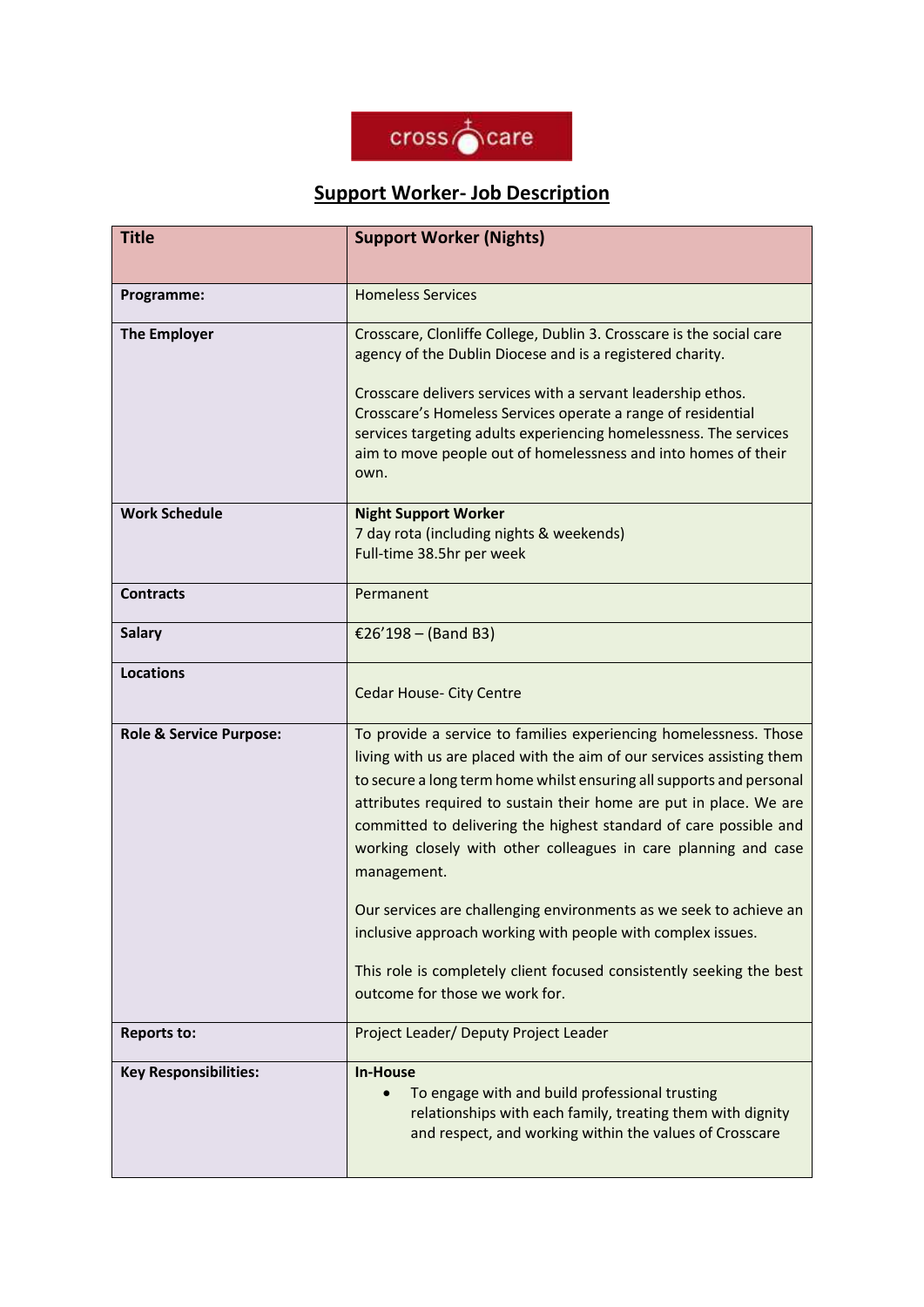|                               | Provide support to Social Care Workers and Housing Case<br>$\bullet$<br>Workers in all duties to facilitate the smooth operation of a<br>busy residential facility                                             |
|-------------------------------|----------------------------------------------------------------------------------------------------------------------------------------------------------------------------------------------------------------|
|                               | Follow reporting policy & procedures regarding Child<br>$\bullet$<br><b>Protection concerns</b>                                                                                                                |
|                               | To provide child-minding support to families when<br>required.                                                                                                                                                 |
|                               | Support colleagues in all duties including resolving conflict,<br>$\bullet$<br>responding to health issues, premise management, taking<br>referrals and daily operational duties                               |
|                               | To work effectively as part of a team and being open to<br>$\bullet$<br>reasonable requests from Deputy Project Leader or Project<br>Leader/Team leader in order to ensure effective working<br>relationships; |
|                               | To work in line with Crosscare's policies and code of<br>conduct, and the standard operational procedures of the<br>service.                                                                                   |
|                               | To ensure all records are maintained accurately;                                                                                                                                                               |
|                               | To assist and contribute to the quality agenda in order to<br>$\bullet$<br>ensure that a consistent delivery of service and quality<br>standards are adhered to in the project                                 |
|                               |                                                                                                                                                                                                                |
|                               | <b>Fire/Health &amp; Safety</b><br>Assist and/or carry out Fire checks as per Fire policy and<br>procedure of residents & building;                                                                            |
|                               | To observe all Health and Safety policies of the project.                                                                                                                                                      |
|                               | <b>House Keeping</b>                                                                                                                                                                                           |
|                               | Ensure that common areas both internal and external are<br>kept clean and tidy, promoting a high quality and clean<br>environment for and with residents;                                                      |
|                               | <b>Maintenance</b>                                                                                                                                                                                             |
|                               | Maintenance - address minor maintenance issues as they<br>arise, or report larger maintenance issues to project staff                                                                                          |
|                               | <b>Supervision/Training</b>                                                                                                                                                                                    |
|                               | Participate in regular supervision                                                                                                                                                                             |
|                               | Identify and attend relevant training<br>$\bullet$                                                                                                                                                             |
| <b>Essential Requirements</b> | Minimum Level 5 Qualification awarded by the National<br>Qualifications Framework (NQF) QQI in a Social Care area,<br>Addiction, Youth Work and/or Healthcare<br>OR                                            |
|                               | Internal candidates on the Current Relief Support Worker<br>$\bullet$<br>panel without a Level 5 or a relevant level 5 but with over<br>1 year's experience.                                                   |
|                               | Clear understanding of Child Protection<br>IT Literate and good literacy and numeracy skills                                                                                                                   |